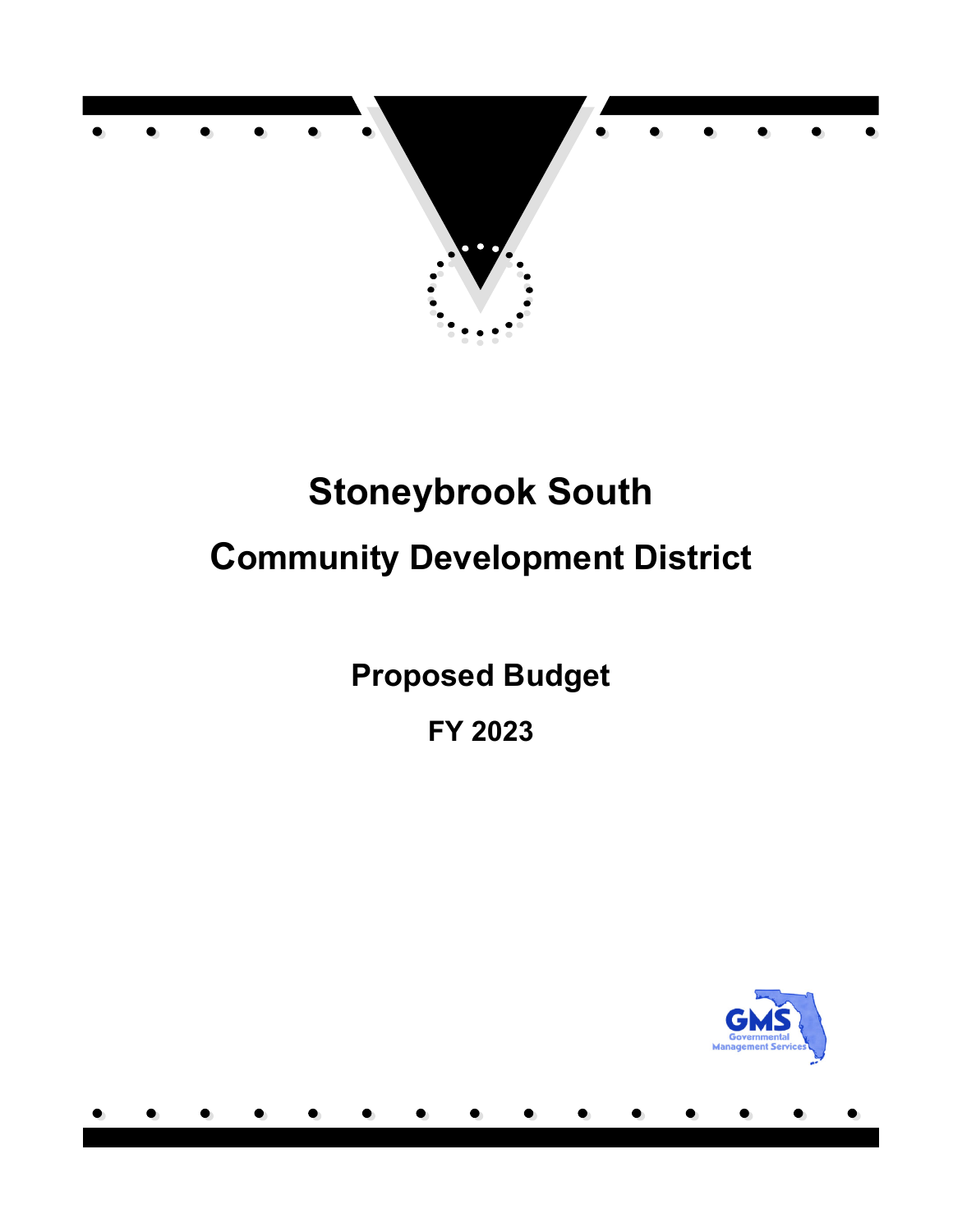# Table of Contents

| 1       | <b>General Fund</b>                      |
|---------|------------------------------------------|
|         |                                          |
| $2 - 8$ | <b>General Fund Narrative</b>            |
|         |                                          |
| 9       | <b>Capital Reserve Fund</b>              |
|         |                                          |
| 10      | Debt Service Fund Series 2013            |
|         |                                          |
| 11      | <b>Amortization Schedule Series 2013</b> |
|         |                                          |
| 12      | Debt Service Fund Series 2014            |
|         |                                          |
| 13      | <b>Amortization Schedule Series 2014</b> |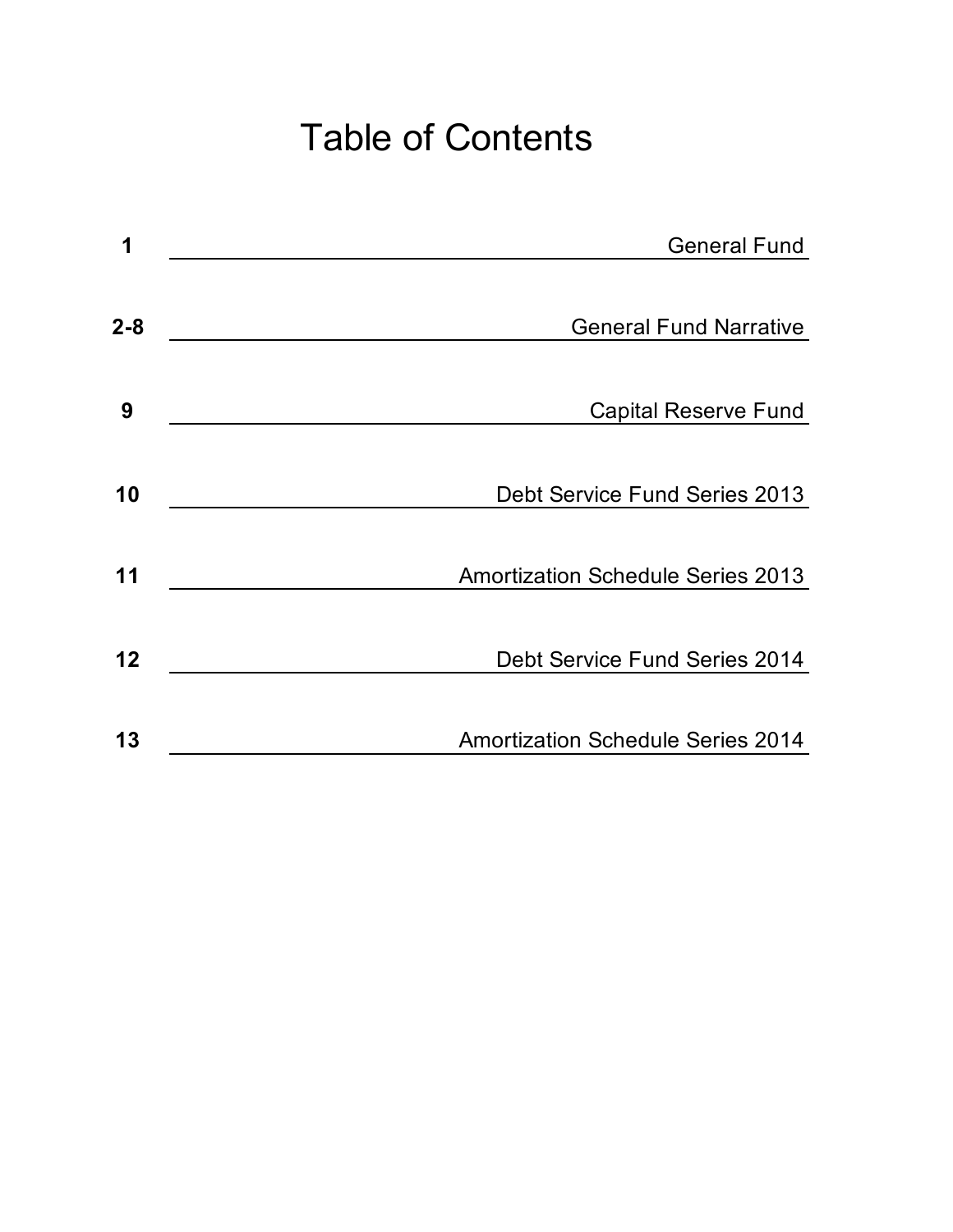**Community Development District**

#### **General Fund Fiscal Year 2023**

| <b>Description</b>                                          | Adopted<br><b>Budget</b><br>FY2022 | Actual<br>Thru<br>2/28/22 | Projected<br>Next 7<br><b>Months</b> | Total<br>Thru<br>9/30/22 | Proposed<br><b>Budget</b><br>FY2023 |
|-------------------------------------------------------------|------------------------------------|---------------------------|--------------------------------------|--------------------------|-------------------------------------|
|                                                             |                                    |                           |                                      |                          |                                     |
| <b>Revenues</b>                                             |                                    |                           |                                      |                          |                                     |
| Special Assessments - Tax Roll<br>Interest                  | \$845,101<br>\$100                 | \$768,542<br>\$315        | \$76,559<br>\$175                    | \$845,101<br>\$490       | \$845,101<br>\$100                  |
| Carry Forward Surplus                                       | \$1,314,737                        | \$1,350,014 *             | \$0                                  | \$1,350,014              | \$209,378                           |
| <b>Total Revenues</b>                                       | \$2,159,938                        | \$2,118,870               | \$76,734                             | \$2,195,604              | \$1,054,579                         |
| <b>Expenditures</b>                                         |                                    |                           |                                      |                          |                                     |
| <u>Administrative</u>                                       |                                    |                           |                                      |                          |                                     |
| <b>Supervisors Fees</b>                                     | \$8,000                            | \$2,800                   | \$3,000                              | \$5,800                  | \$8,000                             |
| <b>FICA Expense</b>                                         | \$612                              | \$214                     | \$230                                | \$444                    | \$612                               |
| Engineering                                                 | \$15,000                           | \$855                     | \$2,145                              | \$3,000                  | \$15,000                            |
| Attorney                                                    | \$15,000                           | \$1,254                   | \$1,746                              | \$3,000                  | \$15,000                            |
| Arbitrage                                                   | \$1,100                            | \$0                       | \$1,100                              | \$1,100                  | \$1,100                             |
| Dissemination                                               | \$5,000                            | \$2,083                   | \$2,917                              | \$5,000                  | \$5,000                             |
| Annual Audit                                                | \$3,650                            | \$0                       | \$3,650                              | \$3,650                  | \$3,650                             |
| <b>Trustee Fees</b>                                         | \$8,300                            | \$6,223                   | \$2,074                              | \$8,297                  | \$8,300                             |
| Assessment Administration                                   | \$5,000                            | \$5,000                   | \$0                                  | \$5,000                  | \$5,000                             |
| <b>Management Fees</b>                                      | \$33,475                           | \$13,948                  | \$19,527                             | \$33,475                 | \$35,149                            |
| Information Technology<br>Website Maintenance               | \$1,050                            | \$438<br>\$250            | \$613                                | \$1,050                  | \$1,300<br>\$800                    |
| Telephone                                                   | \$600<br>\$50                      | \$0                       | \$350<br>\$25                        | \$600<br>\$25            | \$50                                |
| Postage                                                     | \$500                              | \$69                      | \$231                                | \$300                    | \$500                               |
| Printing & Binding                                          | \$400                              | \$96                      | \$154                                | \$250                    | \$400                               |
| Insurance                                                   | \$6,200                            | \$5,764                   | \$0                                  | \$5,764                  | \$6,350                             |
| Legal Advertising                                           | \$2,500                            | \$0                       | \$2,500                              | \$2,500                  | \$2,500                             |
| Other Current Charges                                       | \$300                              | \$228                     | \$245                                | \$473                    | \$300                               |
| <b>Office Supplies</b>                                      | \$100                              | \$2                       | \$2                                  | \$4                      | \$100                               |
| <b>Property Taxes</b>                                       | \$5                                | \$1                       | \$0                                  | \$1                      | \$5                                 |
| Property Appraiser                                          | \$545                              | \$0                       | \$612                                | \$612                    | \$625                               |
| Dues, Licenses & Subscriptions                              | \$175                              | \$175                     | \$0                                  | \$175                    | \$175                               |
| <b>Administrative Expenses</b>                              | \$107,562                          | \$39,399                  | \$41,120                             | \$80,519                 | \$109,916                           |
| Operation & Maintenance                                     |                                    |                           |                                      |                          |                                     |
| <b>Field Services</b>                                       | \$15,450                           | \$6,438                   | \$9,013                              | \$15,450                 | \$16,223                            |
| Electric                                                    | \$55,000                           | \$19,125                  | \$30,875                             | \$50,000                 | \$55,000                            |
| Streetlights                                                | \$177,000                          | \$71,517                  | \$98,000                             | \$169,517                | \$177,000                           |
| <b>Reclaimed Water</b>                                      | \$250,000                          | \$69,731                  | \$105,000                            | \$174,731                | \$250,000                           |
| Property Insurance                                          | \$11,750                           | \$11,403                  | \$0                                  | \$11,403                 | \$12,550                            |
| Entry & Walls Maintenance                                   | \$15,000                           | \$618                     | \$6,882                              | \$7,500                  | \$15,000                            |
| Landscape Maintenance                                       | \$255,480                          | \$106,450                 | \$149,030                            | \$255,480                | \$268,254                           |
| Landscape Replacement - Plants, Shrubs, Trees               | \$40,000                           | \$1,520                   | \$18,480                             | \$20,000                 | \$40,000                            |
| <b>Tree Trimming</b>                                        | \$5,000                            | \$0                       | \$2,500                              | \$2,500                  | \$5,000                             |
| Irrigation Repairs                                          | \$15,000                           | \$2,391                   | \$7,609                              | \$10,000                 | \$15,000                            |
| Aquatic Maintenance                                         | \$10,000                           | \$815                     | \$1,141                              | \$1,956                  | \$3,000                             |
| Fountain Repair & Maintenance                               | \$7,500                            | \$1,416                   | \$2,058                              | \$3,474                  | \$7,500                             |
| Wetland Monitoring & Maintenance                            | \$6,500                            | \$0                       | \$0                                  | \$0                      | \$0                                 |
| Miscellaneous - Stormwater Control                          | \$5,000                            | \$0                       | \$15,000                             | \$15,000                 | \$5,000                             |
| Pressuring Washing                                          | \$5,000                            | \$0                       | \$2,500                              | \$2,500                  | \$5,000                             |
| Sidewalk Repair & Maintenance                               | \$10,000                           | \$0                       | \$5,000                              | \$5,000                  | \$10,000                            |
| Roadway Repair & Maintenance - Storm Gutters<br>Contingency | \$5,000                            | \$0                       | \$2,500                              | \$2,500<br>\$5,000       | \$5,000                             |
| Transfer Out - Capital Reserve                              | \$10,000<br>\$1,153,696            | \$0<br>\$1,153,696        | \$5,000<br>\$0                       | \$1,153,696              | \$10,000<br>\$45,137                |
| <b>Operation &amp; Maintenance Expenses</b>                 | \$2,052,376                        | \$1,445,119               | \$460,588                            | \$1,905,707              | \$944,664                           |
| <b>Total Expenditures</b>                                   | \$2,159,938                        | \$1,484,519               | \$501,707                            | \$1,986,226              | \$1,054,579                         |
|                                                             |                                    |                           |                                      |                          |                                     |
| <b>Excess Revenues/(Expenditures)</b>                       | \$0                                | \$634,352                 | (\$424, 973)                         | \$209,378                | \$0                                 |

\*Less Carry Forward Surplus less 1st Quarter Operating Net Assessment \$845,101

| Net Assessment       | \$845.101 |
|----------------------|-----------|
| Collection Cost (6%) | \$53.943  |
| Gross Assessment     | \$899,044 |

| <b>Property Type</b> | <b>Platted Units</b> | <b>Gross Per Unit</b> | <b>Gross Total</b> |
|----------------------|----------------------|-----------------------|--------------------|
| Apartment            | 304                  | \$12                  | \$3,496            |
| Condo                | 168                  | \$343                 | \$57.617           |
| Townhome             | 181                  | \$446                 | \$80,697           |
| Single Family 40'    | 82                   | \$549                 | \$44.995           |
| Single Family 50'    | 698                  | \$686                 | \$478.758          |
| Single Family 60'    | 197                  | \$823                 | \$162.147          |
| Single Family 80'    | 65                   | \$1,097               | \$71,334           |
| Total                | 1695                 |                       | \$899.044          |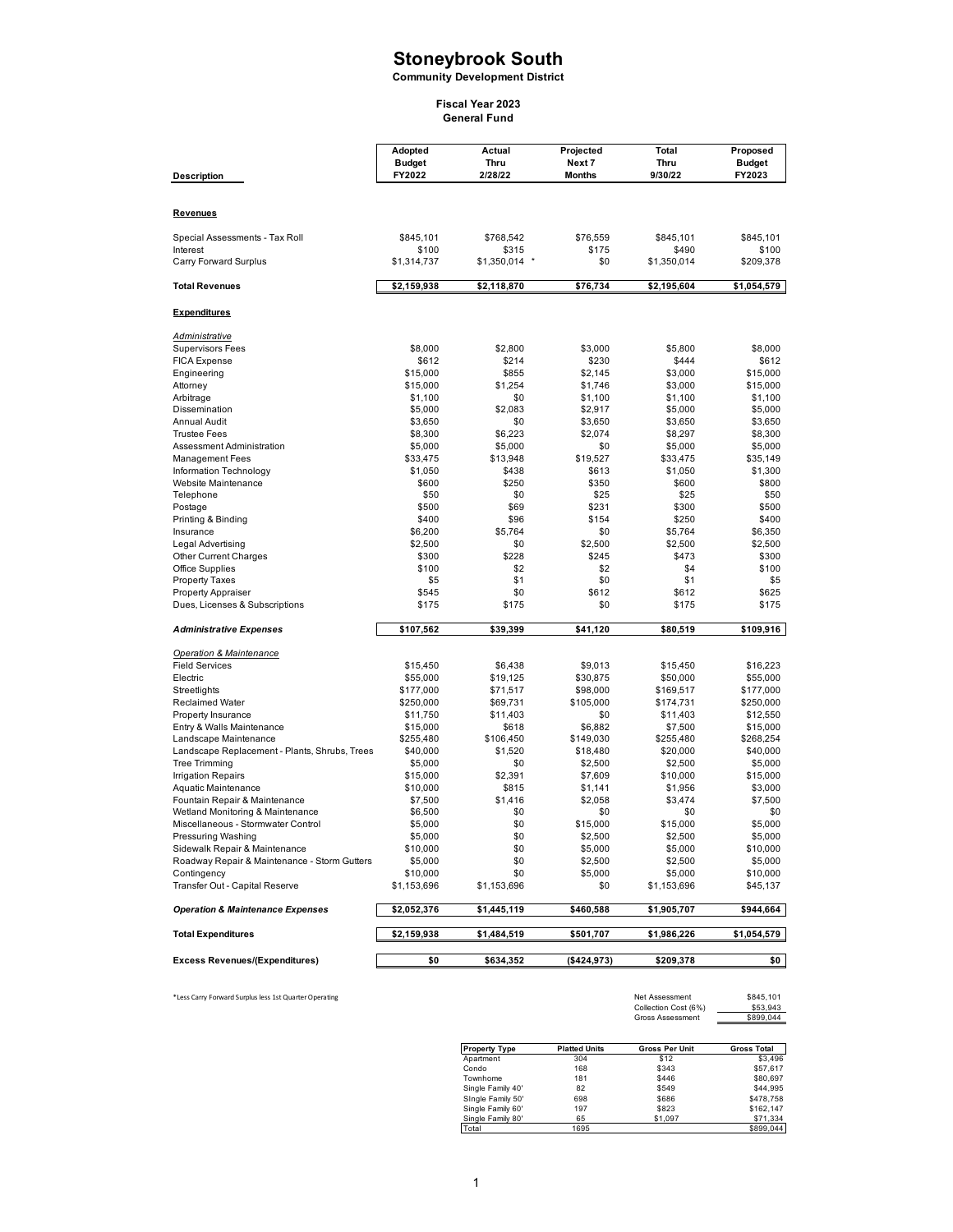GENERAL FUND BUDGET

#### **REVENUES:**

#### *Special Assessments – Tax Collector*

The District will levy a non-ad valorem special assessment on all the assessable property within the District in order to pay for the operating expenditures during the fiscal year. These assessments are billed on the tax bills.

#### **EXPENDITURES:**

#### **Administrative:**

#### *Supervisor Fees*

Chapter 190 of the Florida Statutes allows for a member of the Board of Supervisors to be compensated \$200 per meeting, not to exceed \$4,800 per year to each Supervisor for the time devoted to District business and meetings. Amount is based on attendance of 5 Supervisors at 8 monthly Board meetings.

#### *Engineering*

The District's engineer, Hamilton Engineering & Surveying, Inc., will be providing general engineering services to the District, e.g. attendance and preparation for monthly board meetings, review of invoices and requisitions, preparation and review of contract specifications and bid documents, and various projects assigned as directed by the Board of Supervisors and the District Manager.

#### *Attorney*

The District's legal counsel, Straley, Robin & Vericker, will be providing general legal services to the District, e.g. attendance and preparation for monthly meetings, preparation and review of agreements and resolutions, and other research assigned as directed by the Board of Supervisors and the District Manager.

#### *Arbitrage*

The District will contract with an independent certified public accountant to annually calculate the District's Arbitrage Rebate Liability on the Series 2013 Special Assessment Refunding Bonds and the Series 2014 Special Assessment Bonds Assessment Area Two-A Project. The District has contracted with LLS Tax Solutions, Inc. for this service.

#### *Dissemination*

The District is required by the Security and Exchange Commission to comply with Rule 15c2- 12(b)(5) which relates to additional reporting requirements for unrated bond issues. The District has contracted with Governmental Management Services-Central Florida, LLC for this service on the Series 2013 Special Assessment Refunding Bonds and the Series 2014 Special Assessment Bonds Assessment Area Two-A Project.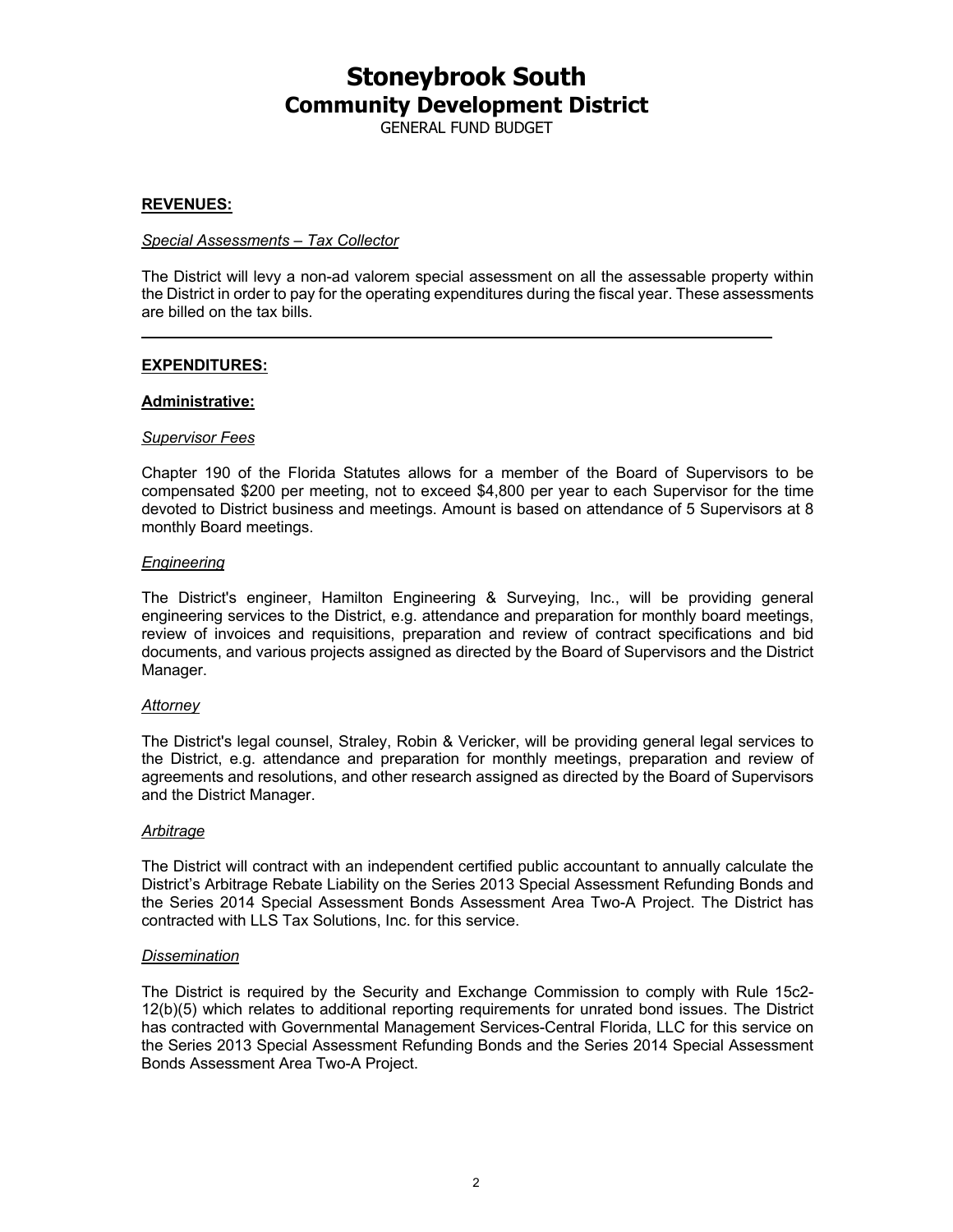GENERAL FUND BUDGET

#### *Annual Audit*

The District is required by Florida Statutes to arrange for an independent audit of its financial records on an annual basis. The District has contracted with Berger, Toombs, Elam, Gaines & Frank for this service.

#### *Trustee Fees*

The District will pay annual trustee fees for the Series 2013 Special Assessment Refunding Bonds and the Series 2014 Special Assessment Bonds Assessment Area Two-A Project that are deposited with a Trustee at USBank.

#### *Assessment Administration*

The District has contracted with Governmental Management Services-Central Florida, LLC to levy and administer the collection of non-ad valorem assessment on all assessable property within the **District** 

#### *Management Fees*

The District has contracted with Governmental Management Services-Central Florida, LLC to provide Management, Accounting and Recording Secretary Services for the District. The services include, but not limited to, recording and transcription of board meetings, budget preparation, all financial reporting, annual audit, etc.

#### *Information Technology*

The District has contracted with Governmental Management Services-Central Florida, LLC for costs related to District's information systems, which include but are not limited to video conferencing service, cloud storage services and servers, security, accounting software, etc.

#### *Website Maintenance*

The District has contracted with Governmental Management Services-Central Florida, LLC for the costs associated with monitoring and maintaining the District's website created in accordance with Chapter 189, Florida Statues. These services include site performance assessments, security and firewall maintenance, updates, document uploads, hosting and domain renewals, website backups, etc.

#### *Telephone*

Telephone and fax machine.

#### *Postage*

The District incurs charges for mailing of agenda packages, overnight deliveries, checks for vendors and other required correspondence.

#### *Printing & Binding*

Printing and binding agenda packages for board meetings, printing of computerized checks, stationary, envelopes etc.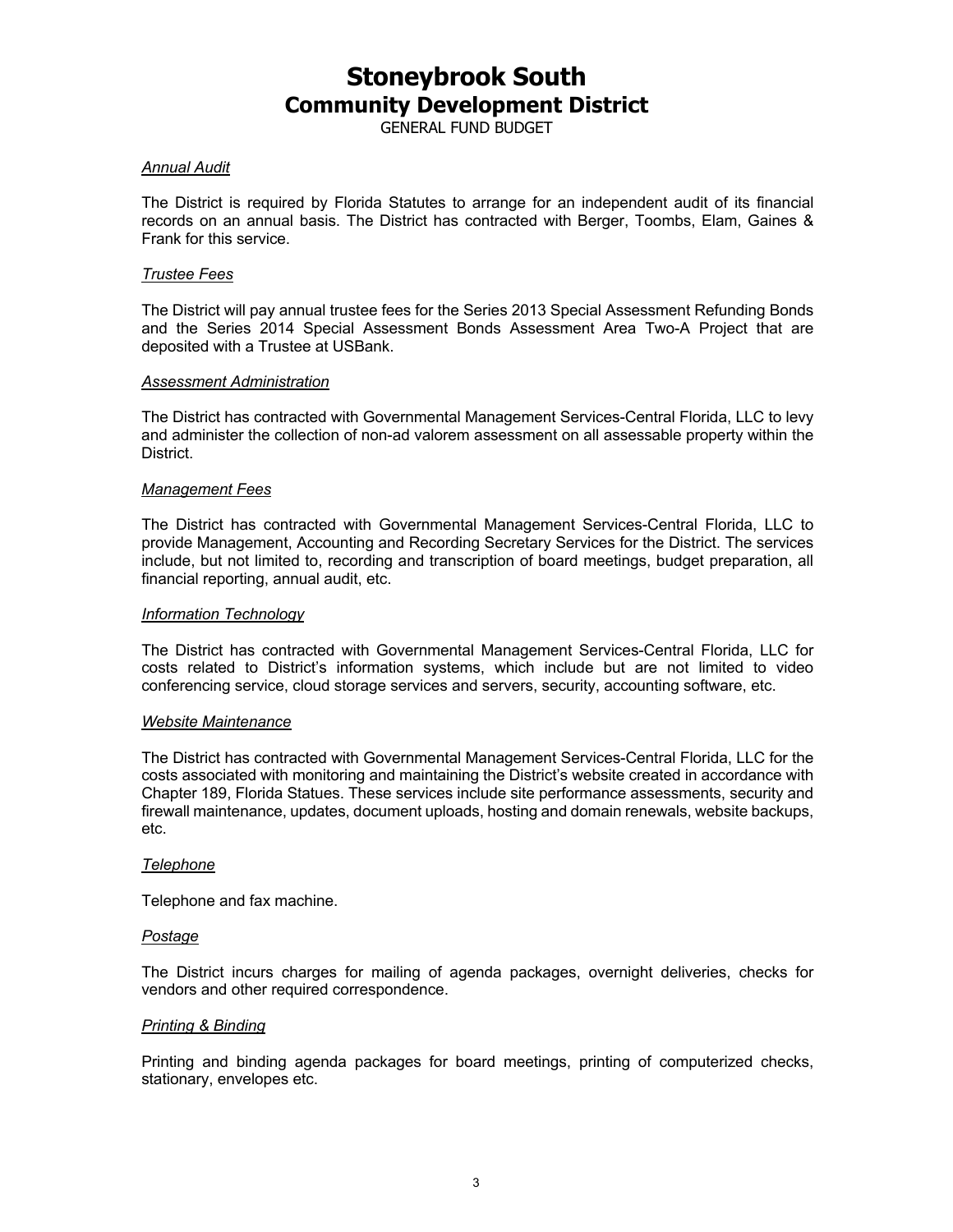GENERAL FUND BUDGET

#### *Insurance*

The District's general liability and public officials liability insurance coverage is provided by Florida Insurance Alliance (FIA). FIA specializes in providing insurance coverage to governmental agencies.

#### *Legal Advertising*

The District is required to advertise various notices for monthly Board meetings, public hearings, etc in a newspaper of general circulation.

#### *Other Current Charges*

Represents any miscellaneous expenses incurred during the fiscal year such as bank fees, deposit slips, stop payments, etc.

#### *Office Supplies*

The District incurs charges for office supplies that need to be purchased during the fiscal year.

#### *Property Taxes*

Represents estimated fees charged by Osceola County Tax Collector's Office for all assessable property within the District.

#### *Property Appraiser*

Represents a fee charged by Osceola County Property Appraiser's office for assessment administration services.

#### *Dues, Licenses & Subscriptions*

The District is required to pay an annual fee to the Florida Department of Economic Opportunity for \$175. This is the only expense under this category for the District.

#### **Field:**

#### *Field Services*

The District has contracted with Governmental Management Services-Central Florida, LLC to provide onsite field management of contracts for the District such as landscape and lake maintenance. Services to include onsite inspections, meetings with contractors, monitoring of utility accounts, attend Board meetings and receive and respond to property owner phone calls and emails.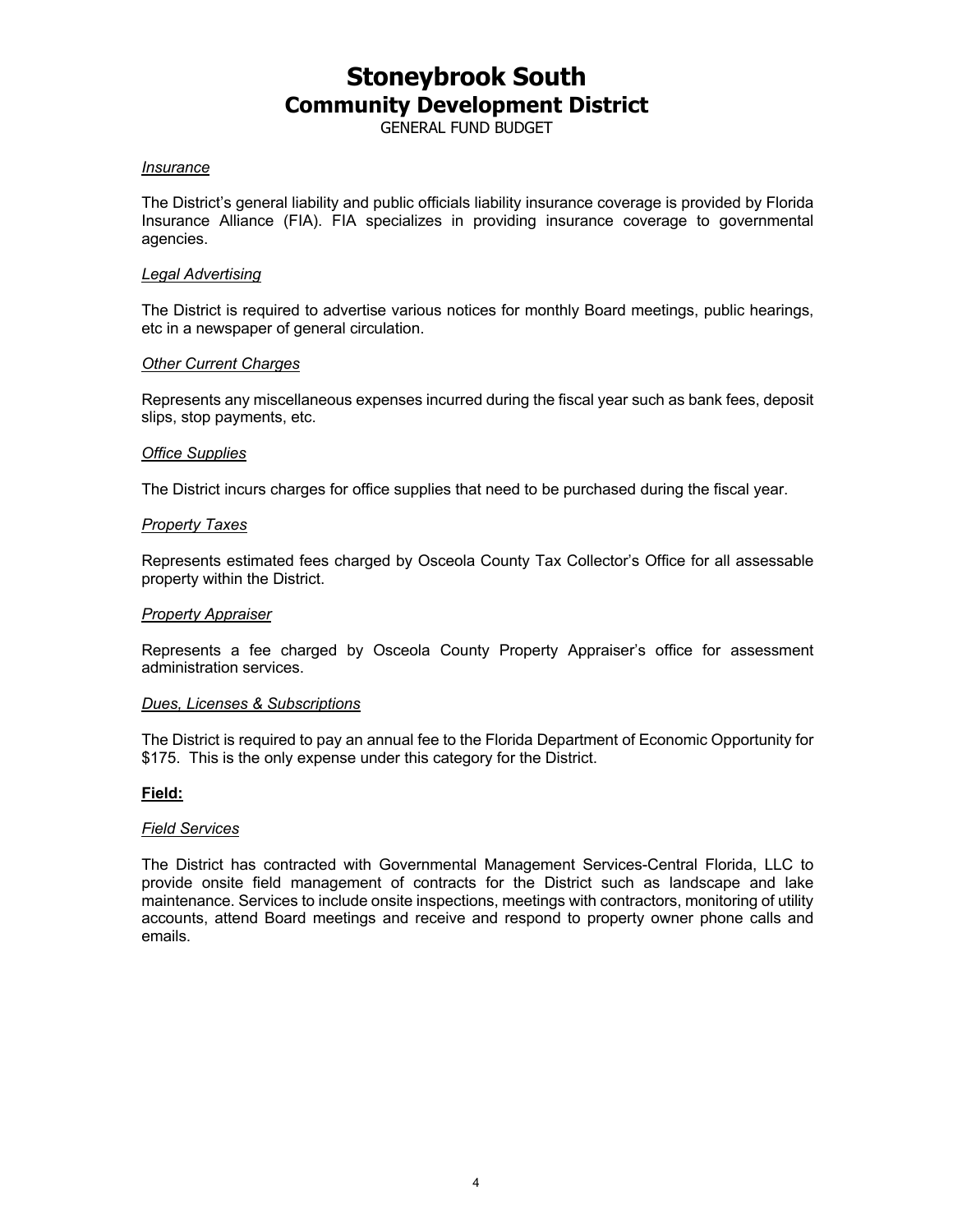GENERAL FUND BUDGET

#### *Electric*

Represents cost of electric services for items such as monument lighting, fountains, etc. District currently has the following accounts with Duke Energy.

| Account#     | <b>Description</b>                        | <b>Monthly</b> | Annual   |
|--------------|-------------------------------------------|----------------|----------|
| 02594 43466  | 1300 Stoneybrook Blvd S, Fountain         | \$950          | \$11,400 |
| 19999 08478  | 14381 Mickelson Ct., Fountain             | \$425          | \$5,100  |
| 22303 31158  | 100 Double Eagle Dr, Sign/Lighting        | \$1,150        | \$13,800 |
| 30328 57027  | 1400 Deuce Cir, Entry Monument            | \$20           | \$240    |
| 34187 74421  | 8900 Leaderboard Ln, Lighting             | \$50           | \$600    |
| 39104 86219  | 15511 Oasis Club Blvd, Gatehouse Lighting | \$20           | \$240    |
| 42942 76505  | 1200 Oasis Club Blvd, Meter B             | \$20           | \$240    |
| 44221 12556  | 9160 Tri County Rd, Irrigation 1          | \$20           | \$240    |
| 44858 16595  | 14431 Bunker Drive, Fountain              | \$425          | \$5,100  |
| 60596 41580  | 1500 Rolling Fairway Dr, Entry Monument   | \$20           | \$240    |
| 6597186373   | 1300 Stoneybrook Blvd S, 000 Blk          | \$20           | \$240    |
| 66516 22094  | 1400 Stoneybrook Blvd S, Sign             | \$20           | \$240    |
| 68692 27114  | 15101 Mulligan Blvd, West Entry           | \$20           | \$240    |
| 69594 02456  | 1500 Flange Dr, Entry Monument Light      | \$20           | \$240    |
| 71314 04162  | 9100 Iron Drive                           | \$20           | \$240    |
| 72079 05312  | 1200 Stoneybrook Blvd S, Pump, Fountains  | \$175          | \$2,100  |
| 72875 23172  | 9160 Tri County Rd, Irrigation 2          | \$20           | \$240    |
| 80294 95143  | 13241 Westside Blvd. South, Fountain      | \$425          | \$5,100  |
| 80906 57317  | 14471 Mickelson Ct., Fountain             | \$425          | \$5,100  |
| 87148 64390  | 1200 Stoneybrook Blvd S, 000/Meter A      | \$50           | \$600    |
| 90281 90444  | 14031 Mickelson Ct, Entry Monument        | \$20           | \$240    |
|              | Contingency                               |                | \$3,220  |
| <b>Total</b> |                                           |                | \$55,000 |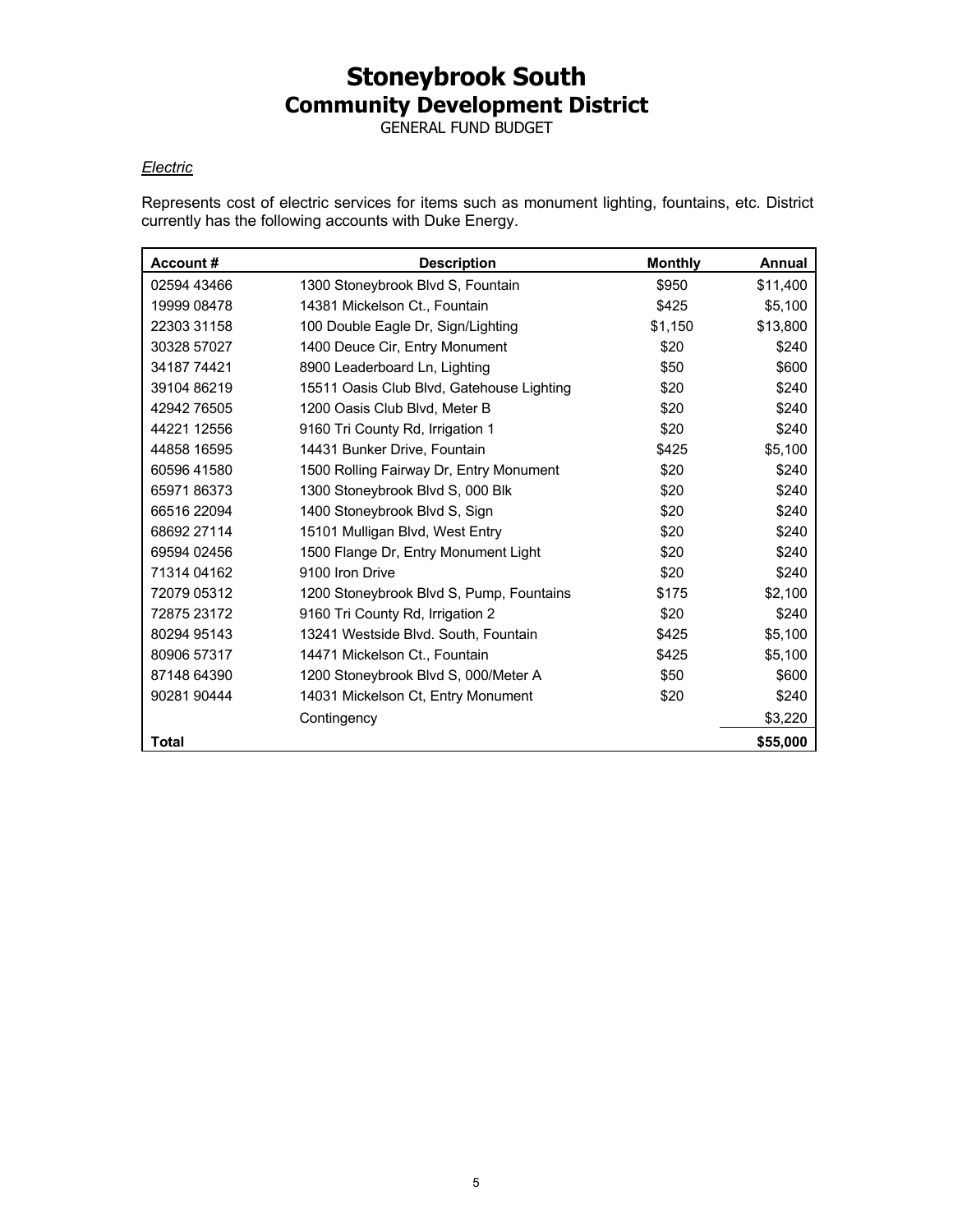GENERAL FUND BUDGET

#### *Streetlights*

Represents cost of streetlighting services. District currently has the following accounts with Duke Energy.

| Account#    | <b>Description</b>                            | <b>Monthly</b> | Annual    |
|-------------|-----------------------------------------------|----------------|-----------|
| 07257 37351 | 000 Westside Blvd Lite, Stnbrk S Trc F PH1SL  | \$390          | \$4,680   |
| 08875 69404 | 000 Westside Blvd Lite, SL                    | \$750          | \$9,000   |
| 11752 29410 | 000 Oasis Club Blvd, Lite, Tract I-J1 PH2B SL | \$615          | \$7,380   |
| 11808 28292 | 000 Oasis Club Blvd, Lite, Tract I-J1 PH2A SL | \$550          | \$6,600   |
| 14919 28503 | 1551 Flange Dr, Stnybrk S J2-3 PH1 SL         | \$865          | \$10,380  |
| 22281 23548 | 000 Westside Blvd Lite, WS Blvd Ext           | \$650          | \$7,800   |
| 26124 79555 | 000 Stoneybrook Blvd S Lite, Tract H          | \$1,450        | \$17,400  |
| 27410 39423 | 000 Oasis Club Blvd Lite, Tract I-J1 PH1A SL  | \$415          | \$4,980   |
| 35201 95218 | 000 Westside Blvd Lite, Stnbrk S Trc F PH2SL  | \$930          | \$11,160  |
| 44390 00276 | 000 Stoneybrook Blvd S Lite Tract 01          | \$455          | \$5,460   |
| 44494 20468 | 000 Oasis Club Blvd Lite, Tract I-J1 PH1B SL  | \$250          | \$3,000   |
| 64398 26101 | 000 Stoneybrook BLVD S Lite, Tract G123       | \$1,325        | \$15,900  |
| 66164 22136 | 1300 Stoneybrook Blvd S, Lite                 | \$390          | \$4,680   |
| 70509 49273 | 000 Stoneybrook Blvdd S Lite, Tract C         | \$820          | \$9,840   |
| 78921 66127 | 000 Oasis Club Blvd Lite, SL                  | \$1,160        | \$13,920  |
| 80754 43522 | 000 Stoneybrook Blvd S Lite, Tract C1B        | \$525          | \$6,300   |
| 88564 50441 | 000 Stoneybrook Blvd S, Lite, Tract E1 SLs    | \$365          | \$4,380   |
| 89880 84491 | 0 Stoneybrook Blvd S Lite, Lights             | \$1,830        | \$21,960  |
| 91695 13490 | 1551 Flange Dr, Stnybrk S J2-3 PH2 SL         | \$535          | \$6,420   |
|             | Contingency                                   |                | \$5,760   |
| Total       |                                               |                | \$177,000 |

#### *Reclaimed Water*

Represents cost of reclaimed water services. District currently has the following accounts with Toho Water Authority.

| Account#         | <b>Description</b>                  | <b>Monthly</b> | Annual    |
|------------------|-------------------------------------|----------------|-----------|
| 2166394-1188660  | 9100 E Stoneybrook Boulevard Blk#3  | \$3.500        | \$42,000  |
| 2166394-1188670  | 9100 E Stoneybrook South Blk#6      | \$5,500        | \$66,000  |
| 2166394-1196480  | 9100 E Stoneybrook Boulevard Blk#11 | \$5,000        | \$60,000  |
| 2166394-1274540  | 1500 A Oasis Club Blvd Blk Even     | \$6,000        | \$72,000  |
| 2166394-1274550  | 1500 B Oasis Club Blyd Blk Even     | \$50           | \$600     |
| 2166394-1279350  | 8900 Bella Cita Blvd Blk Odd        | \$75           | \$900     |
| 2166394-33016799 | 1600 Even Moon Valley Drive         | \$325          | \$3,900   |
|                  | Contingency                         |                | \$4,600   |
| Total            |                                     |                | \$250,000 |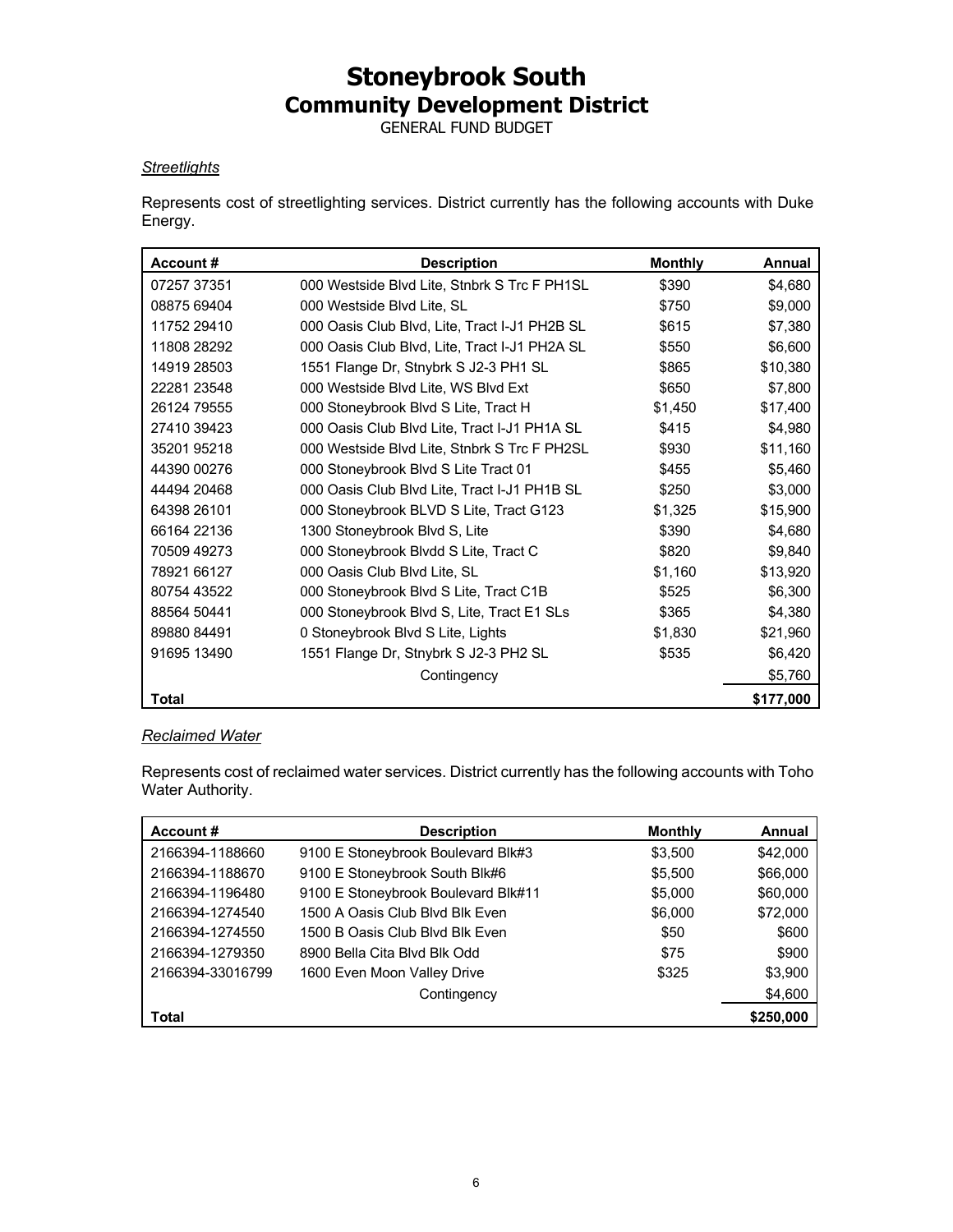GENERAL FUND BUDGET

#### *Property Insurance*

Represents estimated costs for the annual coverage of property insurance. Coverage will be provided by Florida Insurance Alliance (FIA). FIA specializes in providing insurance coverage to governmental agencies.

#### *Entry & Walls Maintenance*

Represents estimated costs to repair and maintain entry monuments and walls within the District.

#### *Landscape Maintenance*

The District will maintain the landscaping within the common areas of the District after installation of landscape material has been completed. The District has contracted with Down to Earth Lawncare II, Inc. for this service.

| <b>Description</b>    | Monthly  | Annual    |
|-----------------------|----------|-----------|
| Landscape Maintenance | \$21.290 | \$255,480 |
| Contingency           |          | \$12,774  |
| Total                 |          | \$268,254 |

#### *Landscape Replacement – Plants, Shrubs, Trees*

Represents estimated costs for any additional landscape expenses not covered under the monthly landscape maintenance contract such as annual plant replacements, sod installation, tree replacement, etc.

#### *Annual Mulching*

Represents estimated cost for the annual installation of mulch to areas within the District.

#### *Tree Trimming*

Represents estimated cost for the tree trimming service to areas within the District.

#### *Irrigation Repairs*

Represents estimated costs for any repairs to the irrigation system.

#### *Aquatic Maintenance*

Represents cost for maintenance to the ponds located within the District. The District has contracted with The Lake Doctors. Inc. for the inspections, treatment and prevention of noxious aquatic weeds and algae.

| <b>Description</b>    | <b>Monthly</b> | Annual  |
|-----------------------|----------------|---------|
| The Lake Doctos, Inc. | \$163          | \$1,956 |
| Contingency           |                | \$1,044 |
| Total                 |                | \$3,000 |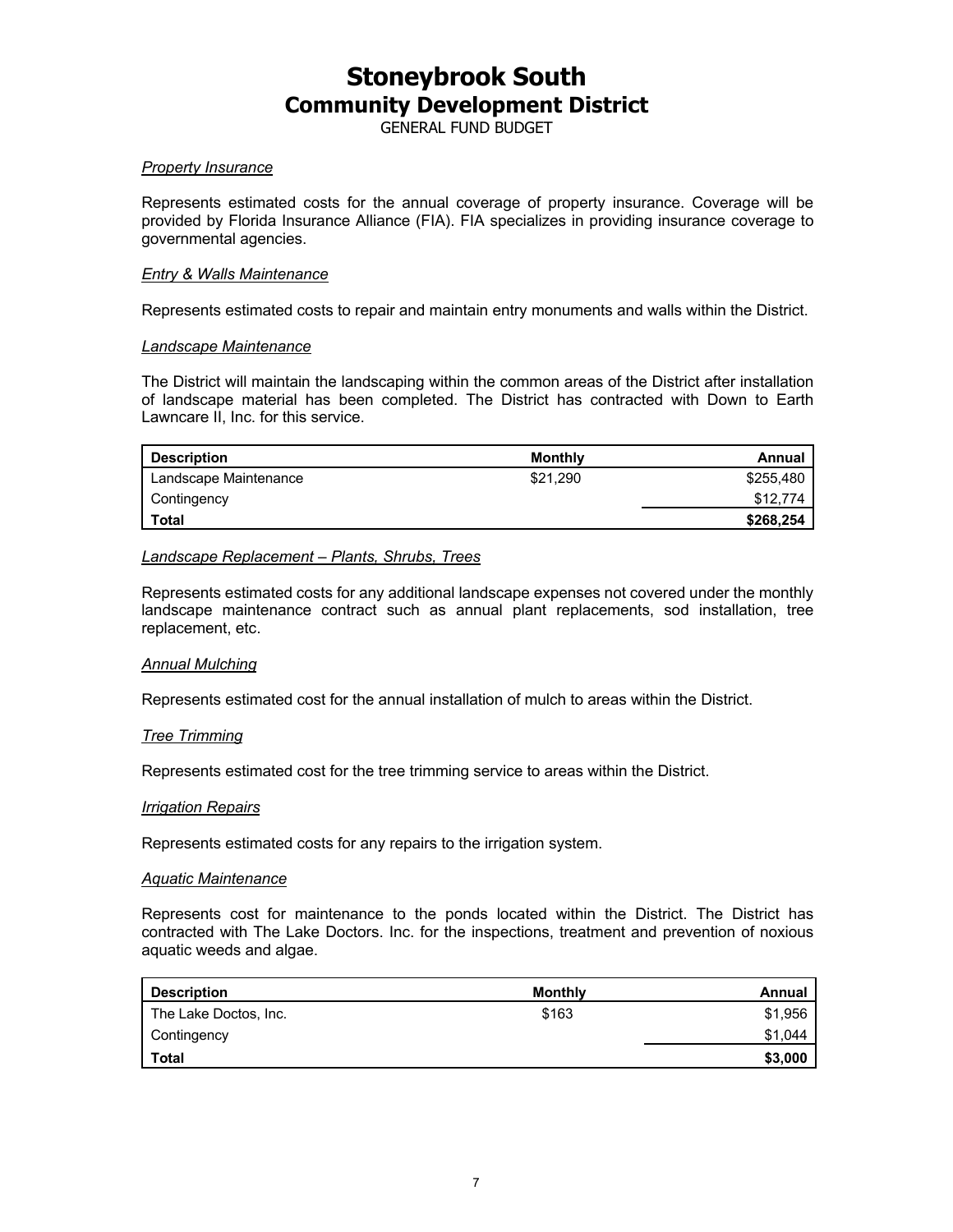GENERAL FUND BUDGET

#### *Fountain Repair & Maintenance*

Represents estimated repair and maintenance cost to the fountain structures maintained by the District.

#### *Miscellaneous – Stormwater Control*

Represents estimated costs for the stormwater analysis requirement and any unforeseen repair costs to stormwater system.

#### *Pressure Washing*

Represents estimated cost for pressure washing any areas within the District.

#### *Sidewalk Repair & Maintenance*

Represents estimated cost to repair and maintain sidewalks within the District.

#### *Roadway Repair & Maintenance – Storm Gutters*

Represents estimated cost for any unforeseen repairs and maintenance to the storm gutters maintained by the District.

#### *Contingency*

Represents any additional field expense that may not have been provided for in the budget.

#### *Transfer Out – Capital Reserve*

Represents proposed amount to transfer to Capital Reserve Fund.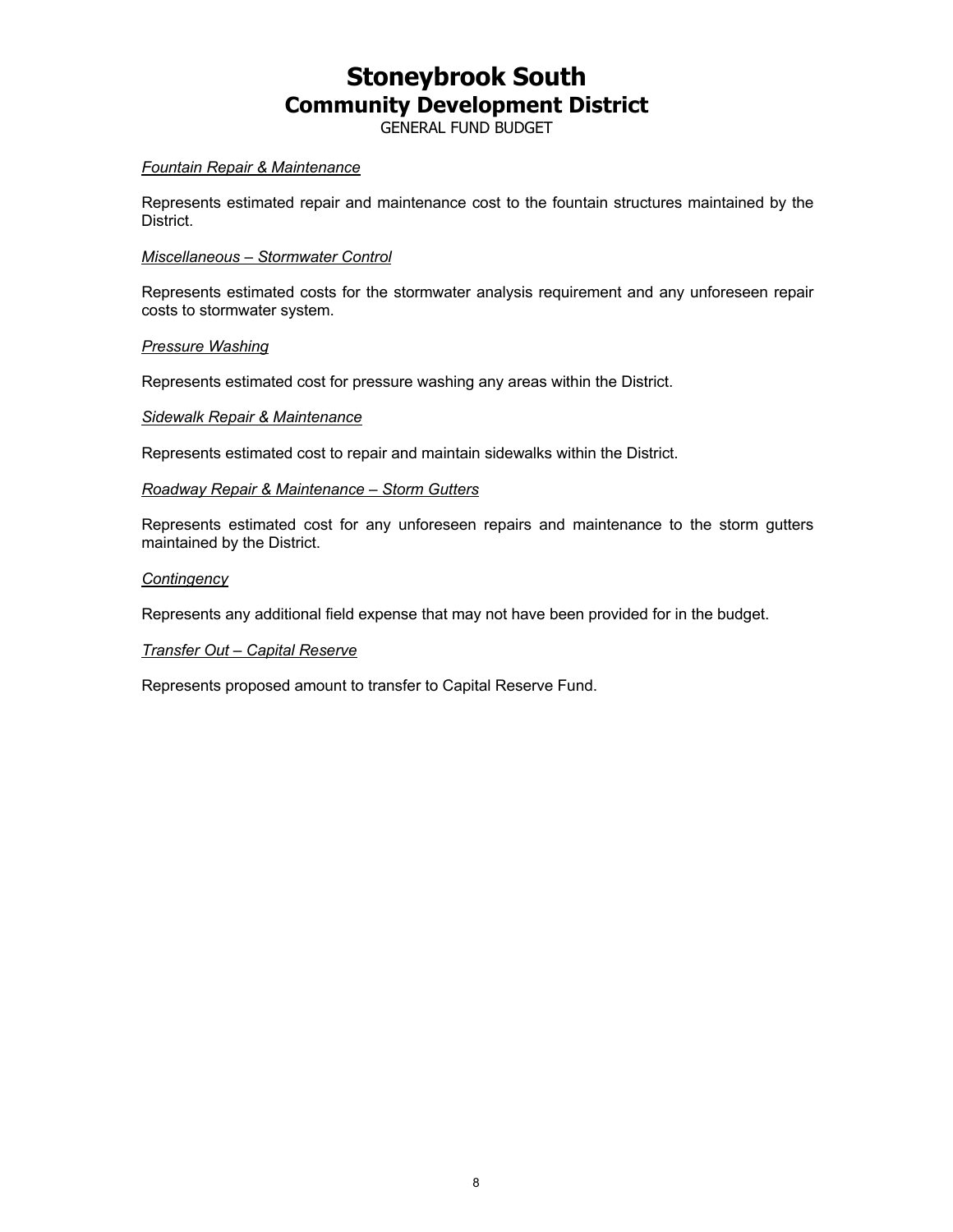**Community Development District**

#### **Fiscal Year 2023 Capital Reserve Fund**

|                                       | Adopted<br><b>Budget</b><br>FY2022 | Actual<br>Thru<br>2/28/22 | Projected<br>Next 7<br><b>Months</b> | <b>Total</b><br>Thru<br>9/30/22 | Proposed<br><b>Budget</b><br>FY2023 |
|---------------------------------------|------------------------------------|---------------------------|--------------------------------------|---------------------------------|-------------------------------------|
| <b>Revenues</b>                       |                                    |                           |                                      |                                 |                                     |
| Transfer In<br>Interest Income        | \$1,153,696<br>\$1,000             | \$1,153,696<br>\$340      | \$0<br>\$910                         | \$1,153,696<br>\$1,250          | \$45,137<br>\$1,500                 |
| <b>Total Revenues</b>                 | \$1,154,696                        | \$1,154,036               | \$910                                | \$1,154,946                     | \$46,637                            |
| <b>Expenses</b>                       |                                    |                           |                                      |                                 |                                     |
| Capital Outlay                        | \$25,000                           | \$0                       | \$0                                  | \$0                             | \$25,000                            |
| <b>Total Expenditures</b>             | \$25,000                           | \$0                       | \$0                                  | \$0                             | \$25,000                            |
| <b>Excess Revenues/(Expenditures)</b> | \$1,129,696                        | \$1,154,036               | \$910                                | \$1,154,946                     | \$21,637                            |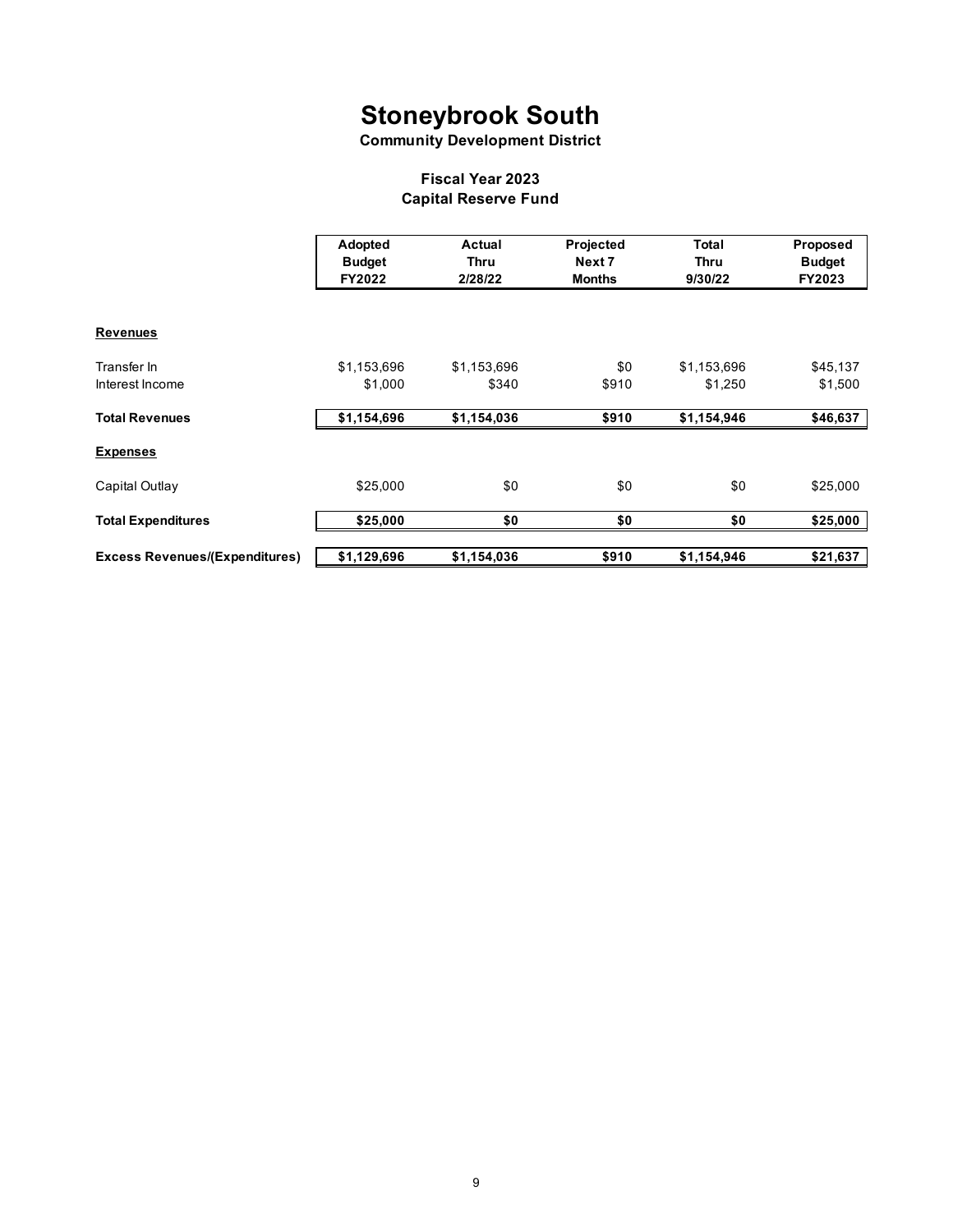**Community Development District**

#### **Debt Service Fund Fiscal Year 2023 Series 2013**

|                                       | Adopted<br><b>Budget</b><br>FY2022 | Actual<br><b>Thru</b><br>2/28/22 | Projected<br>Next 7<br><b>Months</b> | <b>Total</b><br><b>Thru</b><br>9/30/22 | Proposed<br><b>Budget</b><br>FY2023 |
|---------------------------------------|------------------------------------|----------------------------------|--------------------------------------|----------------------------------------|-------------------------------------|
| <b>Revenues</b>                       |                                    |                                  |                                      |                                        |                                     |
| Special Assessments - Tax Roll        | \$746,885                          | \$679,223                        | \$67,662                             | \$746,885                              | \$746,885                           |
| Interest Income                       | \$200                              | \$52                             | \$60                                 | \$112                                  | \$100                               |
| <b>Carry Forward Surplus</b>          | \$430,943                          | \$436,388                        | \$0                                  | \$436,388                              | \$450,210                           |
| <b>Total Revenues</b>                 | \$1,178,028                        | \$1,115,663                      | \$67,722                             | \$1,183,385                            | \$1,197,195                         |
| <b>Expenses</b>                       |                                    |                                  |                                      |                                        |                                     |
| Interest - 11/1                       | \$246,588                          | \$246,588                        | \$0                                  | \$246,588                              | \$239,988                           |
| Principal - 5/1                       | \$240,000                          | \$0                              | \$240,000                            | \$240,000                              | \$255,000                           |
| Interest - 5/1                        | \$246,588                          | \$0                              | \$246,588                            | \$246,588                              | \$239,988                           |
| <b>Total Expenditures</b>             | \$733,175                          | \$246,588                        | \$486,588                            | \$733,175                              | \$734,975                           |
| <b>Excess Revenues/(Expenditures)</b> | \$444,853                          | \$869,076                        | ( \$418, 866)                        | \$450,210                              | \$462,220                           |
|                                       |                                    |                                  |                                      | Interest - 11/1/2023                   | \$232,975                           |
|                                       |                                    |                                  |                                      | <b>Total</b>                           | \$232,975                           |
|                                       |                                    |                                  |                                      | <b>Net Assessment</b>                  | \$746,885                           |
|                                       |                                    |                                  |                                      | Collection Cost (6%)                   | \$47,674                            |
|                                       |                                    |                                  |                                      | <b>Gross Assessment</b>                | \$794,558                           |
|                                       |                                    |                                  |                                      |                                        |                                     |
|                                       |                                    | <b>Property Type</b>             | <b>Platted Units</b>                 | <b>Gross Per Unit</b>                  | <b>Gross Total</b>                  |
|                                       |                                    | Apartment                        | 304                                  | \$150                                  | \$45,600                            |
|                                       |                                    | Condo **                         | 162                                  | \$990                                  | \$160,312                           |

\*\*6 Condo units have prepaid their debt service assessment

Single Family 50' 207 \$1,406 \$291,094 Single Family 60' 197 1510.42 \$297,553 Total \$794,558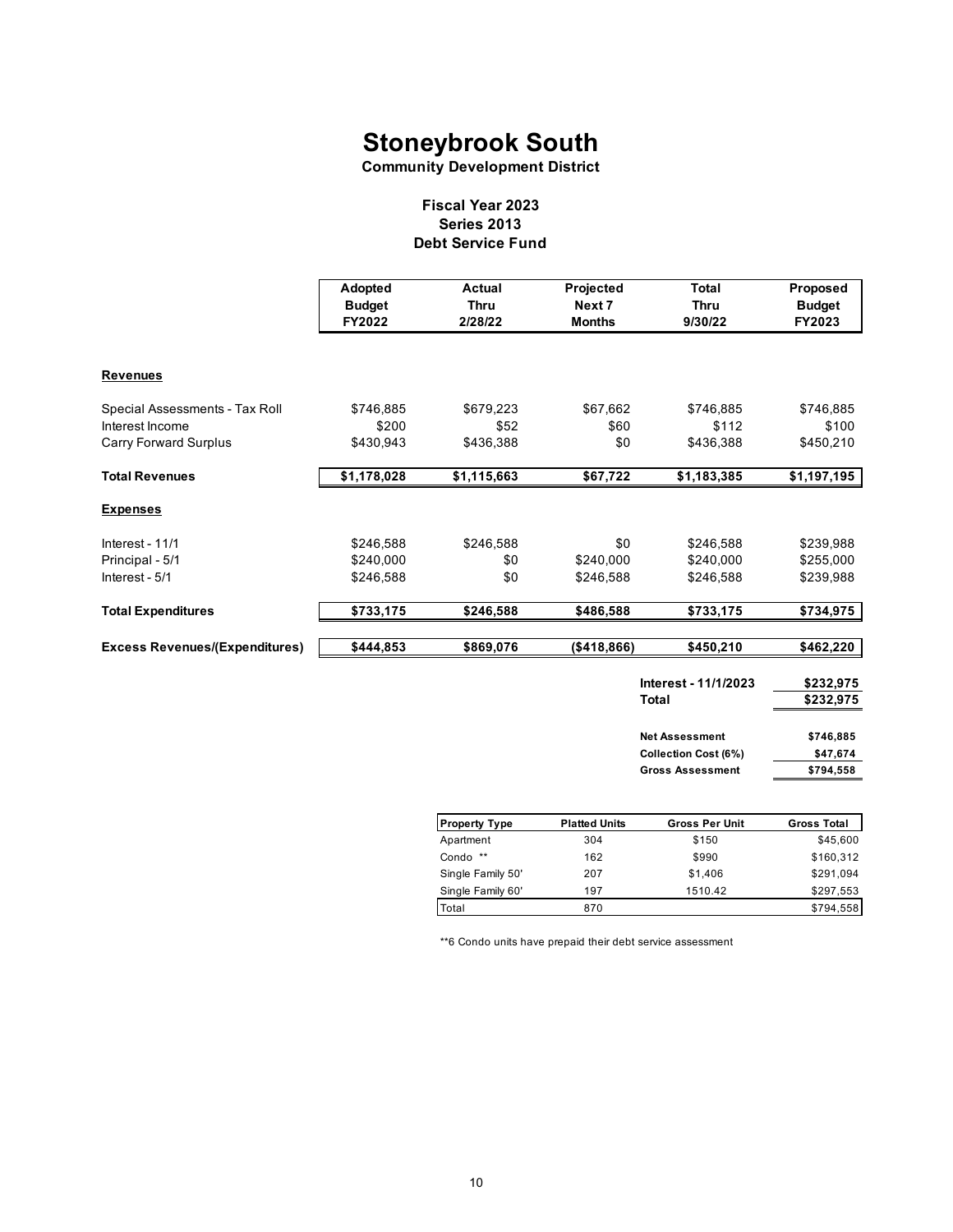### **Stoneybrook South Community Development District Series 2013, Special Assessment Revenue Refunding Bonds (Term Bonds Combined)**

| <b>Date</b>   | <b>Balance</b>               |                 | Principal<br>Interest |                 |            | Annual                             |                 |
|---------------|------------------------------|-----------------|-----------------------|-----------------|------------|------------------------------------|-----------------|
|               |                              |                 |                       |                 |            |                                    |                 |
| 5/1/22        | \$<br>7,705,000              | \$              | 240,000               | \$              | 246,587.50 | \$                                 |                 |
| 11/1/22       | \$<br>7,465,000              | \$              |                       | $\overline{\$}$ | 239,987.50 | $\overline{\boldsymbol{\epsilon}}$ | 726,575.00      |
| 5/1/23        | \$<br>7,465,000              | \$              | 255,000               | \$              | 239,987.50 | \$                                 |                 |
| 11/1/23       | $\overline{\$}$<br>7,210,000 | $\overline{\$}$ |                       | $\overline{\$}$ | 232,975.00 | \$                                 | 727,962.50      |
| 5/1/24        | \$<br>7,210,000              | \$              | 270,000               | \$              | 232,975.00 | \$                                 |                 |
| 11/1/24       | \$<br>6,940,000              | \$              |                       | \$              | 225,550.00 | \$                                 | 728,525.00      |
| 5/1/25        | \$<br>6,940,000              | \$              | 285,000               | \$              | 225,550.00 | \$                                 |                 |
| 11/1/25       | \$<br>6,655,000              | \$<br>\$        |                       | \$              | 216,287.50 | \$                                 | 726,837.50      |
| 5/1/26        | \$<br>6,655,000              |                 | 300,000               | \$              | 216,287.50 | \$                                 |                 |
| 11/1/26       | \$<br>6,355,000              |                 |                       | \$              | 206,537.50 | \$                                 | 722,825.00      |
| 5/1/27        | \$<br>6,355,000              | \$\$            | 320,000               | \$              | 206,537.50 | \$                                 |                 |
| 11/1/27       | \$<br>6,035,000              |                 |                       | \$              | 196,137.50 | \$                                 | 722,675.00      |
| 5/1/28        | \$<br>6,035,000              | \$              | 345,000               | \$              | 196,137.50 | \$                                 |                 |
| 11/1/28       | \$<br>5,690,000              | \$              |                       | \$              | 184,925.00 | \$                                 | 726,062.50      |
| 5/1/29        | \$<br>5,690,000              | \$              | 365,000               | \$              | 184,925.00 | \$                                 |                 |
| 11/1/29       | \$<br>5,325,000              | \$              |                       | \$              | 173,062.50 | \$                                 | 722,987.50      |
| 5/1/30        | \$<br>5,325,000              | \$              | 390,000               | \$              | 173,062.50 | \$                                 |                 |
| 11/1/30       | \$<br>4,935,000              | \$\$\$          |                       | \$              | 160,387.50 | \$                                 | 723,450.00      |
| 5/1/31        | \$<br>4,935,000              |                 | 420,000               | \$              | 160,387.50 | \$                                 |                 |
| 11/1/31       | \$<br>4,515,000              |                 |                       | \$              | 146,737.50 | \$                                 | 727,125.00      |
| 5/1/32        | \$<br>4,515,000              |                 | 445,000               | \$              | 146,737.50 | \$                                 |                 |
| 11/1/32       | \$<br>4,070,000              | \$              |                       | \$              | 132,275.00 | \$                                 | 724,012.50      |
| 5/1/33        | \$<br>4,070,000              |                 | 475,000               | \$              | 132,275.00 | \$                                 |                 |
| 11/1/33       | \$<br>3,595,000              | \$              |                       | \$              | 116,837.50 | \$                                 | 724,112.50      |
| 5/1/34        | \$<br>3,595,000              | \$              | 505,000               | \$              | 116,837.50 | \$                                 |                 |
| 11/1/34       | \$<br>3,090,000              | \$              |                       | \$              | 100,425.00 | \$                                 | 722,262.50      |
| 5/1/35        | \$<br>3,090,000              | \$              | 540,000               | \$              | 100,425.00 | \$                                 |                 |
| 11/1/35       | \$<br>2,550,000              | \$              |                       | \$              | 82,875.00  | \$                                 | 723,300.00      |
| 5/1/36        | \$<br>2,550,000              | \$              | 580,000               | \$              | 82,875.00  | \$                                 |                 |
| 11/1/36       | \$<br>1,970,000              | \$              |                       | \$              | 64,025.00  | \$                                 | 726,900.00      |
| 5/1/37        | \$<br>1,970,000              | \$              | 615,000               | \$              | 64,025.00  | \$                                 |                 |
| 11/1/37       | \$<br>1,355,000              | \$<br>\$        |                       | \$              | 44,037.50  | \$                                 | 723,062.50      |
| 5/1/38        | \$<br>1,355,000              |                 | 655,000               | \$              | 44,037.50  | \$                                 |                 |
| 11/1/38       | \$<br>700,000                | \$              |                       | \$              | 22,750.00  | \$                                 | 721,787.50      |
| 5/1/39        | \$<br>700,000                | \$              | 700,000               | \$              | 22,750.00  | \$                                 | 722,750.00      |
| <b>Totals</b> |                              | \$              | 7,705,000             | \$              | 5,338,213  |                                    | \$13,043,212.50 |

### **Amortization Schedule**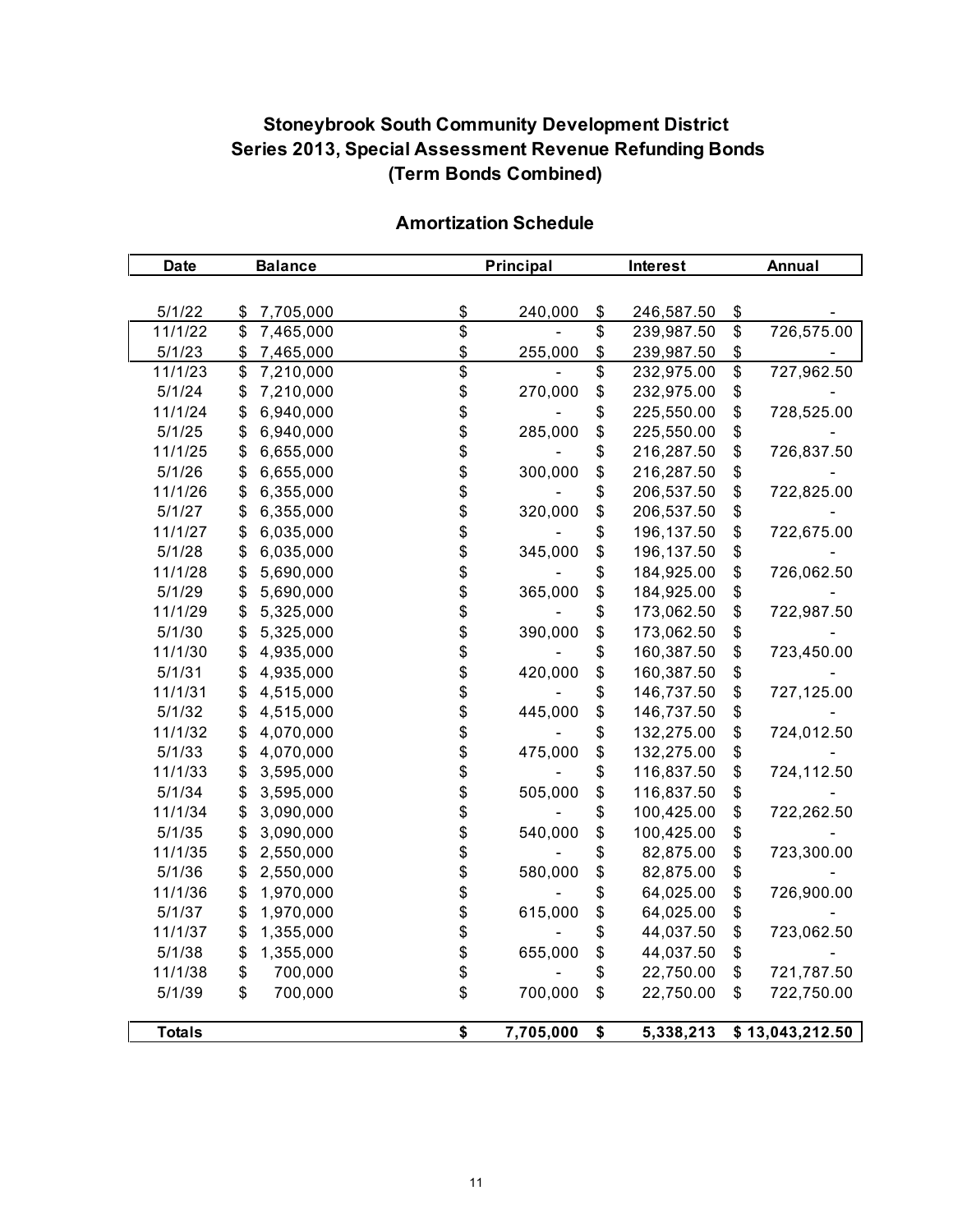**Community Development District**

#### **Fiscal Year 2023 Series 2014 Debt Service Fund**

|                                       | <b>Adopted</b><br><b>Budget</b><br>FY2022 | Actual<br><b>Thru</b><br>2/28/22 | Projected<br>Next 7<br><b>Months</b> | <b>Total</b><br><b>Thru</b><br>9/30/22                        | Proposed<br><b>Budget</b><br>FY2023 |  |
|---------------------------------------|-------------------------------------------|----------------------------------|--------------------------------------|---------------------------------------------------------------|-------------------------------------|--|
| <b>Revenues</b>                       |                                           |                                  |                                      |                                                               |                                     |  |
| Special Assessments - Tax Roll        | \$1,040,511                               | \$946,249                        | \$94,262                             | \$1,040,511                                                   | \$1,040,511                         |  |
| Interest Income                       | \$250                                     | \$63                             | \$62                                 | \$125                                                         | \$125                               |  |
| <b>Carry Forward Surplus</b>          | \$987,070                                 | \$994,694                        | \$0                                  | \$994,694                                                     | \$1,044,086                         |  |
| <b>Total Revenues</b>                 | \$2,027,831                               | \$1,941,006                      | \$94,324                             | \$2,035,329                                                   | \$2,084,722                         |  |
| <b>Expenses</b>                       |                                           |                                  |                                      |                                                               |                                     |  |
| Interest - 11/1                       | \$351,625                                 | \$351,625                        | \$0                                  | \$351,625                                                     | \$344,619                           |  |
| Principal - 11/1                      | \$295,000                                 | \$295,000                        | \$0                                  | \$295,000                                                     | \$310,000                           |  |
| Interest - 5/1                        | \$344,619                                 | \$0<br>\$344,619                 |                                      | \$344,619                                                     | \$337,256                           |  |
| <b>Total Expenditures</b>             | \$991,244                                 | \$646,625                        | \$344,619                            | \$991,244                                                     | \$991,875                           |  |
| <b>Excess Revenues/(Expenditures)</b> | \$1,036,587                               | \$1,294,381                      | (\$250, 295)                         | \$1,044,086                                                   | \$1,092,847                         |  |
|                                       |                                           |                                  |                                      | Principal - 11/1/2023<br>Interest - 11/1/2023<br><b>Total</b> | \$325,000<br>\$337,256<br>\$662,256 |  |
|                                       |                                           |                                  |                                      | <b>Net Assessment</b><br>Collection Cost (6%)                 | \$1,040,511<br>\$66,416             |  |
|                                       |                                           |                                  |                                      | <b>Gross Assessment</b>                                       | \$1,106,927                         |  |
|                                       |                                           |                                  |                                      |                                                               |                                     |  |
|                                       |                                           | <b>Property Type</b>             | <b>Platted Units</b>                 | <b>Gross Per Unit</b>                                         | <b>Gross Total</b>                  |  |
|                                       |                                           | Townhome                         | 181                                  | \$1,094                                                       | \$197,969                           |  |
|                                       |                                           | Single Family 40"                | 82                                   | \$1,302                                                       | \$106,771                           |  |
|                                       |                                           | Single Family 50"                | 491                                  | \$1,406                                                       | \$690,469                           |  |
|                                       |                                           | Single Family 80"                | 65                                   | 1718.75                                                       | \$111,719                           |  |
|                                       |                                           | Total                            | 819                                  |                                                               | \$1,106,927                         |  |